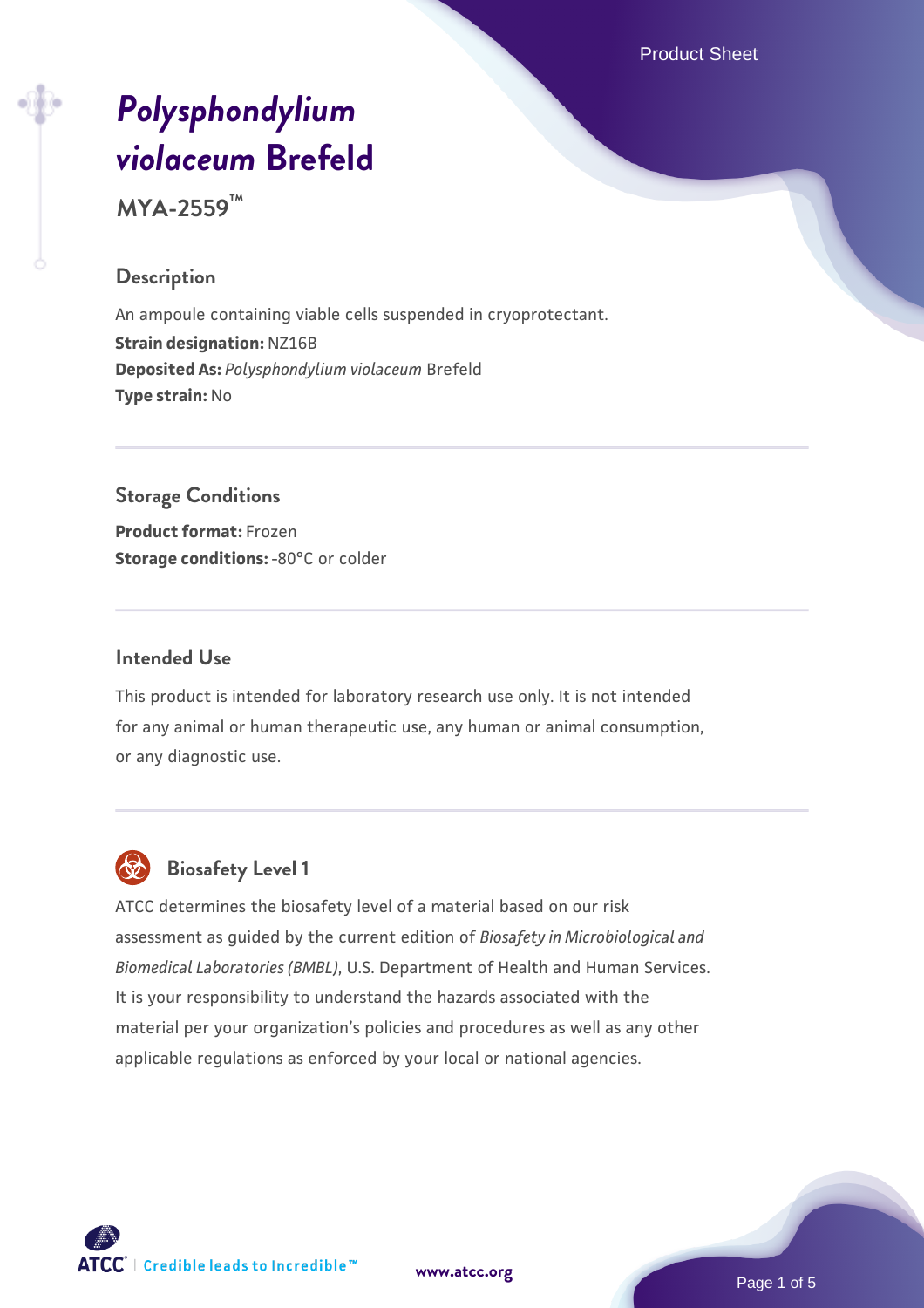#### **[Polysphondylium violaceum](https://www.atcc.org/products/mya-2559) [Brefeld](https://www.atcc.org/products/mya-2559)** Product Sheet **MYA-2559**

ATCC highly recommends that appropriate personal protective equipment is always used when handling vials. For cultures that require storage in liquid nitrogen, it is important to note that some vials may leak when submersed in liquid nitrogen and will slowly fill with liquid nitrogen. Upon thawing, the conversion of the liquid nitrogen back to its gas phase may result in the vial exploding or blowing off its cap with dangerous force creating flying debris. Unless necessary, ATCC recommends that these cultures be stored in the vapor phase of liquid nitrogen rather than submersed in liquid nitrogen.

# **Certificate of Analysis**

For batch-specific test results, refer to the applicable certificate of analysis that can be found at www.atcc.org.

## **Growth Conditions**

**Medium:**  [ATCC Medium 2219: Corn meal agar, half-strength](https://www.atcc.org/-/media/product-assets/documents/microbial-media-formulations/2/2/1/9/atcc-medium-2219.pdf?rev=56941740a8e44ef5b0ad065230bb5acc) **Temperature:** 23°C **Incubation:** 2-member culture with Escherichia coli

## **Handling Procedures**

**Frozen ampoules** packed in dry ice should either be thawed immediately or stored in liquid nitrogen. If liquid nitrogen storage facilities are not available, frozen ampoules may be stored at or below -70°C for approximately one week. **Do not under any circumstance store frozen ampoules at refrigerator freezer temperatures (generally -20°C)**. Storage of frozen material at this temperature will result in the death of the culture.

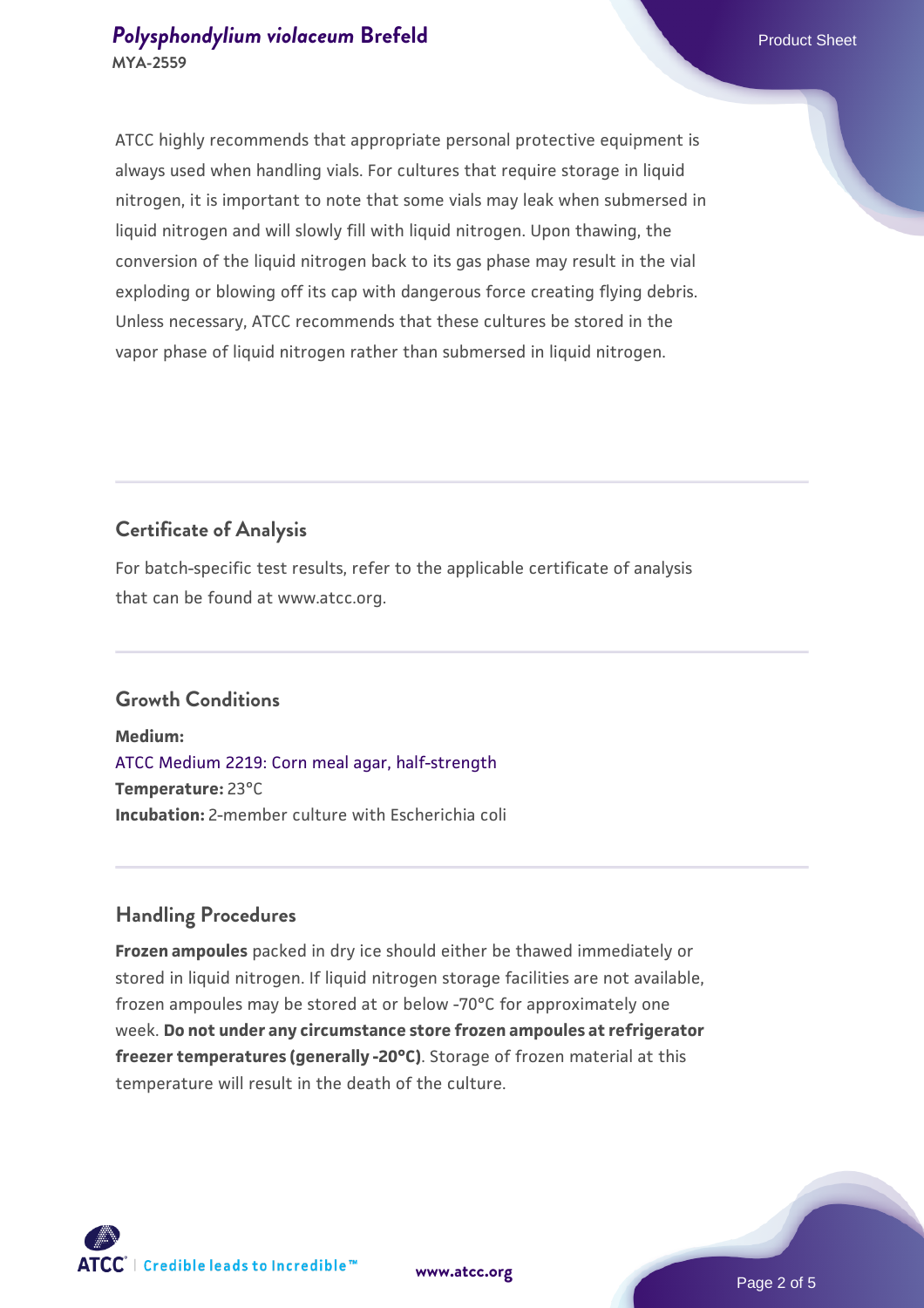- 1. To thaw a frozen ampoule, place in a **25°C to 30°C** water bath, until just thawed **(approximately 5 minutes)**. Immerse the ampoule just sufficient to cover the frozen material. Do not agitate the ampoule.
- 2. Immediately after thawing, wipe down ampoule with 70% ethanol and aseptically transfer at least 50 µL (or 2-3 agar cubes) of the content onto a plate or broth with medium recommended.
- 3. Incubate the inoculum/strain at the temperature and conditions recommended.
- 4. Inspect for growth of the inoculum/strain regularly for up to 4 weeks. The time necessary for significant growth will vary from strain to strain.

## **Material Citation**

If use of this material results in a scientific publication, please cite the material in the following manner: *Polysphondylium violaceum* Brefeld (ATCC MYA-2559)

#### **References**

References and other information relating to this material are available at www.atcc.org.

#### **Warranty**

The product is provided 'AS IS' and the viability of ATCC® products is warranted for 30 days from the date of shipment, provided that the customer has stored and handled the product according to the information included on the product information sheet, website, and Certificate of Analysis. For living cultures, ATCC lists the media formulation and reagents that have been found to be effective for the product. While other unspecified media and reagents may also produce satisfactory results, a change in the ATCC and/or depositor-recommended protocols may affect the

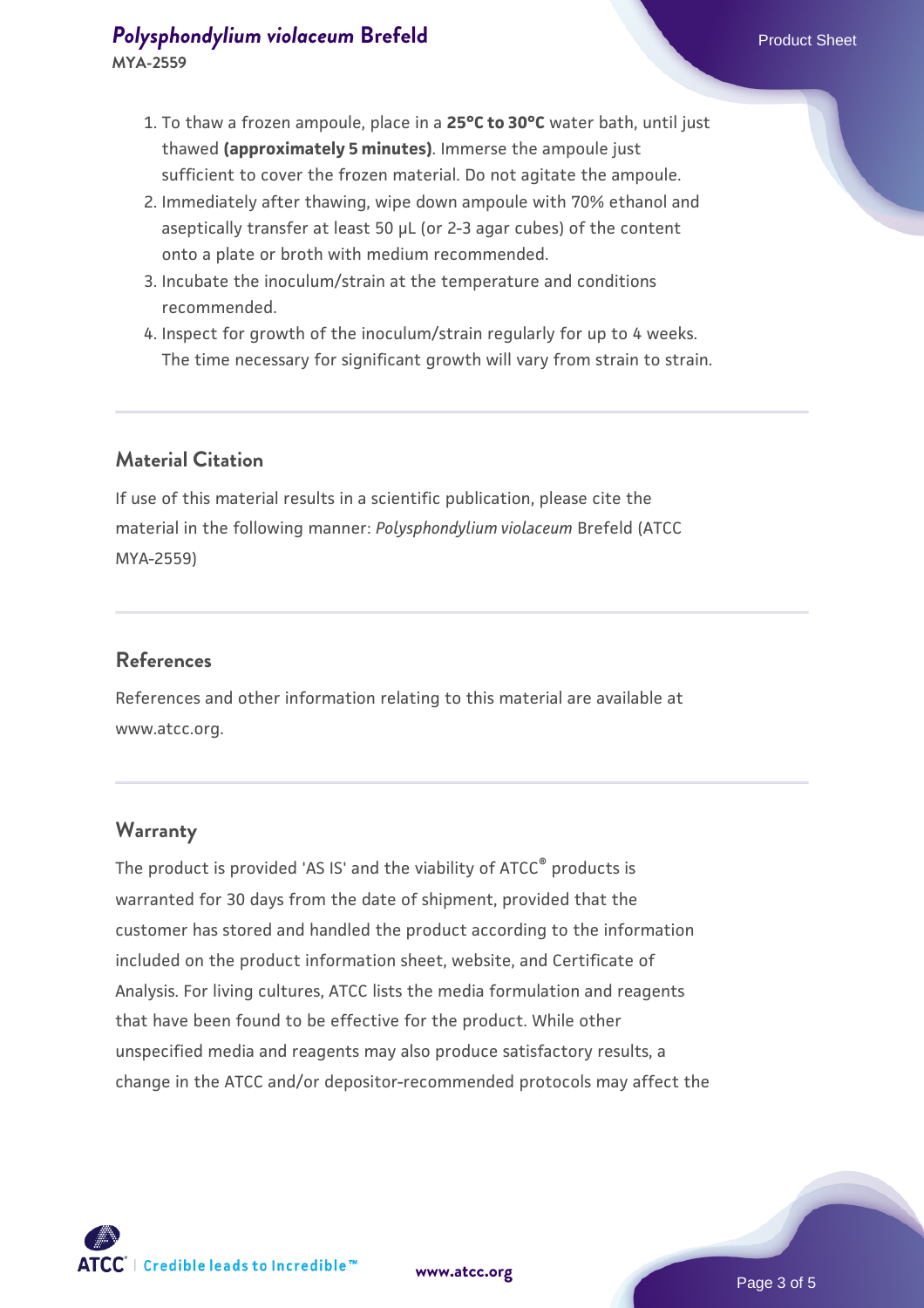## **[Polysphondylium violaceum](https://www.atcc.org/products/mya-2559) [Brefeld](https://www.atcc.org/products/mya-2559)** Product Sheet **MYA-2559**

recovery, growth, and/or function of the product. If an alternative medium formulation or reagent is used, the ATCC warranty for viability is no longer valid. Except as expressly set forth herein, no other warranties of any kind are provided, express or implied, including, but not limited to, any implied warranties of merchantability, fitness for a particular purpose, manufacture according to cGMP standards, typicality, safety, accuracy, and/or noninfringement.

#### **Disclaimers**

This product is intended for laboratory research use only. It is not intended for any animal or human therapeutic use, any human or animal consumption, or any diagnostic use. Any proposed commercial use is prohibited without a license from ATCC.

While ATCC uses reasonable efforts to include accurate and up-to-date information on this product sheet, ATCC makes no warranties or representations as to its accuracy. Citations from scientific literature and patents are provided for informational purposes only. ATCC does not warrant that such information has been confirmed to be accurate or complete and the customer bears the sole responsibility of confirming the accuracy and completeness of any such information.

This product is sent on the condition that the customer is responsible for and assumes all risk and responsibility in connection with the receipt, handling, storage, disposal, and use of the ATCC product including without limitation taking all appropriate safety and handling precautions to minimize health or environmental risk. As a condition of receiving the material, the customer agrees that any activity undertaken with the ATCC product and any progeny or modifications will be conducted in compliance with all applicable laws, regulations, and guidelines. This product is provided 'AS IS' with no representations or warranties whatsoever except as expressly set forth herein and in no event shall ATCC, its parents, subsidiaries, directors, officers, agents, employees, assigns, successors, and affiliates be liable for indirect, special, incidental, or consequential damages of any kind in connection with